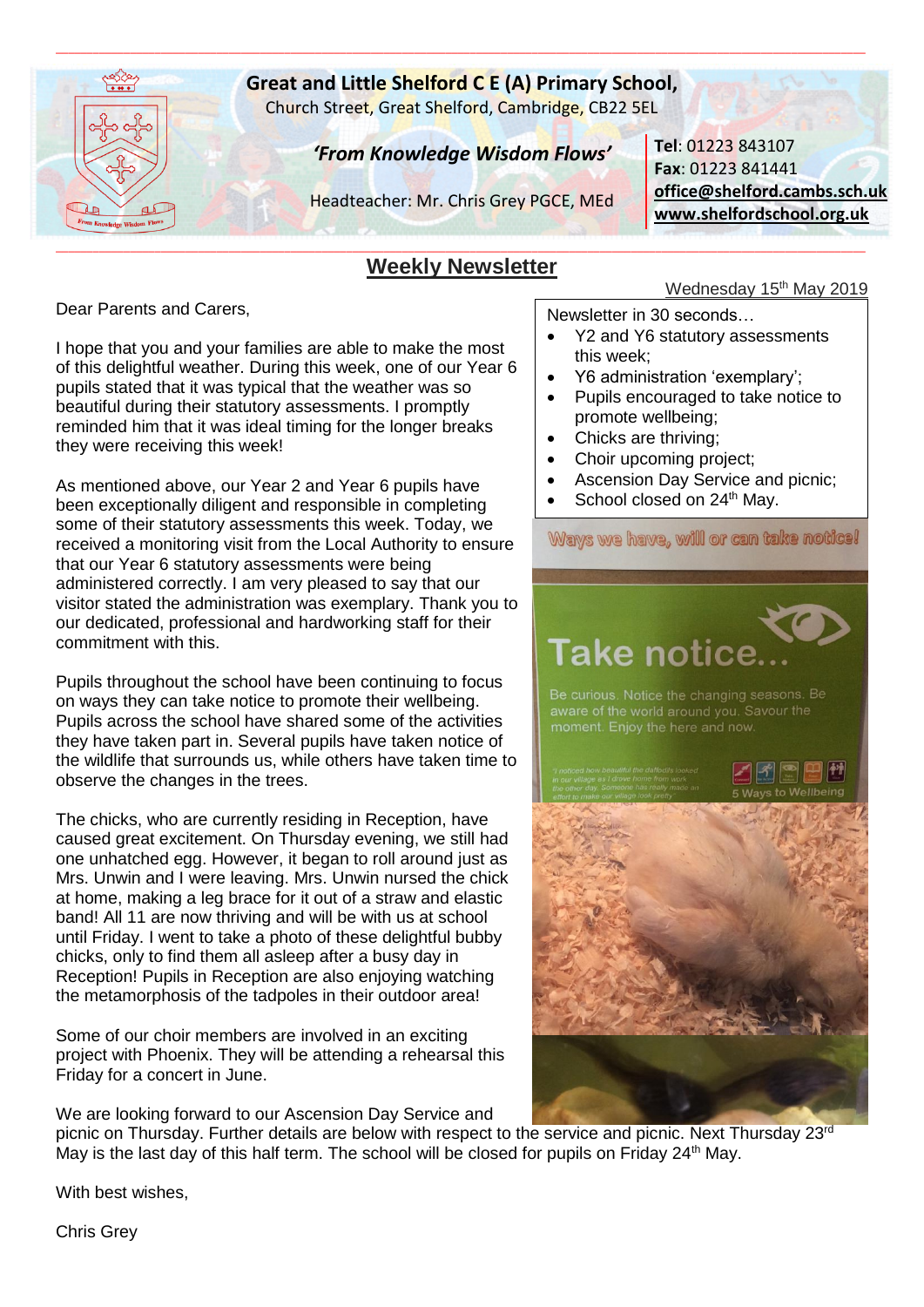# **Announcements**

**Change to menu next week**

**Wednesday 22nd May**

Fishcake, chips, baked beans or peas

Vegetable finger, chips, baked beans or peas

Sweet chilli pasta

Chocolate shortbread or ice cream with fruit coulis

#### **Thursday 23rd May Ascension Day service and picnic**

Reception, KS1, children eligible for free school meals – packed lunch provided by school

KS2 children – packed lunch from home

# **Ascension Day service and picnic**

This year's Ascension Day service and picnic will be held next Thursday (23<sup>rd</sup> May). The service will be held at St Mary's church, Great Shelford at 11.15am. The service should last for about half an hour and afterwards the children will walk to the Wale recreation ground in Little Shelford for their picnic.

Reception, Key stage 1 children and any children who are eligible for free school meals will receive a packed lunch provided by the school. All Key stage 2 children will need to bring in their own packed lunch.

We would also welcome volunteers to help with walking the children from St Mary's church to the recreation ground. It is not necessary that volunteers are DBS checked for this. If you are able to help, please contact the office. Thanks.

# **Choir**

Choir will be on at 8.00am as normal on Friday. All Year 5 and 6 children who are attending the rehearsal for the Primary school cluster event on Friday morning will need to bring a packed lunch to school on Friday as they will not return back to school in time to receive a school meal.

#### **Changes to your child's circumstances**

Please can we remind parents to inform the office of any changes to your child's circumstances as soon as possible please, e.g. changes of address, contact details or any dietary or medical needs they may have. If your child needs medication, e.g. an inhaler, it is also important to ensure that they have it in school in case they need it. All medicines must be signed in at the office and will be held at the office and not kept with your child. Thank you for your assistance with this.

#### **Parking**

Quite a few villagers have raised concerns regarding cars parking on the double yellow lines outside the school, particularly at the various drop off and pick up times. There have also been problems with cars parked just next to the Kings Mill Lane entrance blocking the view and making it unsafe to turn out. Inconsiderate and unsafe parking can reflect negatively on the reputation of the school amongst the wider community, despite our lack of control or authority over it.

# **Site Safety**

Please remember that when pupils are dismissed, they should not re-enter the school site. There have been several occasions where pupils have been entering school after clubs to retrieve items. For security, safety and safeguarding, pupils should not re-enter classes. Any forgotten belongings should be collected the following day.

# **Shelford School Bug Busting!**

We have had reports of head lice in school so we would ask all parents to help us achieve a head lice free school by agreeing to wash, comb and thoroughly check your child's hair **tonight or as soon as possible, please**. A head lice comb and conditioner on your child's hair helps to identify any lice and is also a method of removing them. Please report all cases of head lice to us so that we can alert other parents that they need to be more vigilant at that time.

If you have any questions about removing head lice please speak to the office staff for advice.